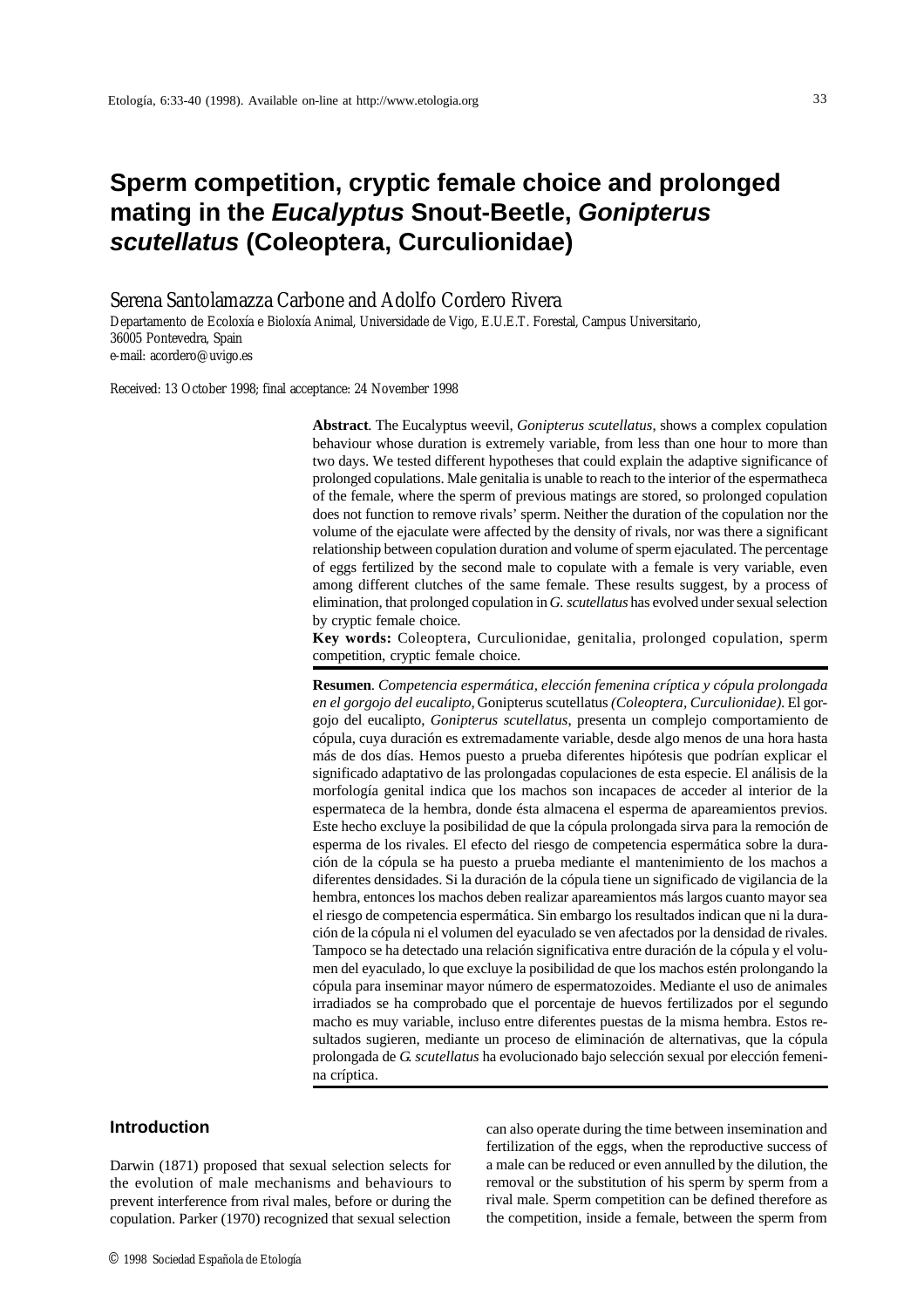two or more males for the fertilization of the eggs. The experimental evidence of such phenomenon is currently widespread in most animal groups (see reviews in Smith, 1984; Birkhead & Moller, 1998). Eberhard (1996) underlined the possibility of the existence of sexual selection operated by the female through a series of processes and structures that selectively favour the sperm of a particular male. Such selection is named "cryptic" in the sense that the traditional methods to determine the reproductive success of a male, based in the number of copulations with fertile females, are unable to detect it.

*Gonipterus scutellatus* is a weevil that feeds exclusively on eucalypts. Of Australian origin, in the last 70 years it has spread on almost all the continents, producing great damages to eucalypt plantations. Its has been intensively studied in biological control projects (Tooke, 1955), but nothing is known about its reproductive behaviour. This species was found in 1991 in NW Spain (Mansilla, 1992). Preliminary observations revealed that males remain in copula for very long times, even more than one day. One of the possible explanations of a prolonged copulation, under conditions of high density of individuals, is the attempt of the male to prevent the female from copulating again before laying the eggs, in order to prevent or to reduce the risk of sperm competition (Sillén-Tullberg, 1981; Svärd & Wiklund, 1988; McLain, 1989; Sutter & Parkhill, 1990; Watson, 1991; Alcock, 1994; Alonso Pimentel & Papaj, 1996). Prolonged copulation may also allow the male to more fully inseminate the female (Svensson et al., 1990). In damselflies, prolonged mating has been related to the time required to remove rivals's sperm from the female genital tract, but in some species it also has a guarding function (Robertson, 1985; Miller, 1987; Cordero, 1990; Sawada, 1995). In crabs it has been shown that males prolong their association with females as a response to predation risk (females mate shortly after moulting and are very vulnerable to predators) but also as a response to increased risk of sperm competition (Jivoff, 1997). An alternative explanation is that prolonged matings in the presence of other males are the result of sexual selection by cryptic female choice (Eberhard, 1996). This study represents an attempt to discriminate the relative roles of sperm competition and cryptic female choice in the evolution of the reproductive behaviour of *G. scutellatus*. We have tried to interpret the meaning of copulation duration and malefemale association, designing experiments to test if prolonged copulation is related to the risk of sperm competition (the mate-guarding hypothesis, reviewed in Alcock, 1994). We also present a study of the sperm precedence in females mated by two males  $(P_2)$  value, or the proportion of eggs fertilised by the second male).

## **Materials and Methods**

The adults used in the experiments were obtained from eggs laid in the laboratory by field-collected females, during 1997 and 1998. To obtain virgin individuals we developed a reliable system for sex recognition. Larvae and adults were maintained in 1-5 l plastic boxes and regularly fed in the laboratory using fresh leaves of *Eucalyptus globulus*. Larvae were placed in glass terraria provided with 10-15 cm of forest soil where they excavated the pupal cell. The

conditions of light, humidity and temperature during the breeding and during the experiments were those of the environment. The anatomy of the male and the female was studied by means of dissections of individuals preserved in 70º alcohol.

#### **Reproductive behaviour**

From 17 May to 13 August 1998 we observed 44 copulations of virgin individuals in transparent plastic boxes containing 10 males and 10 females of around 2 months of age, that were selected at random and individually marked with permanent ink. Pairs were isolated in small plastic containers to facilitate observation, and were observed continuously, but observations were interrupted for periods of 3-5 h if matings continued at night.

#### **The effect of the risk of sperm competition on copulation duration and the volume of the ejaculate**

Experiments to test the relationship between copulation duration and male density, between copulation duration and the volume of sperm ejaculated, and between male density and the volume of ejaculate were made from 11 to 24 June 1997. We established three groups of males, with 10 repetitions, maintained in 15 cm petri dishes at different density. Dishes contained the following treatments: a single male isolated from its emergence, 3 males grouped from their emergence, 10 males grouped from their emergence. Furthermore, inmediately before the experiment two more treatments, again with 10 repetitions, were made: one isolated male was put with 9 males (from mass cultures) creating a group, and one grouped male was isolated. If a male died before the experiment, it was substituted by a new male, also isolated or grouped from his emergence. For the experiment, we introduced two females in every dish. Males and females were about two months of age at the moment of the experiment. We obtained a total of 75 copulations by 54 males (range: 1-4 copulations/male; sample size by treatment is presented in figure 3). We treat several copulations by the same male as independent observations, because only 6 males remated in the same day. The duration of the copulation was measured from the introduction of the *aedeagus* to the moment in which the male climbed off from the female and the two individuals separated. Given the very long duration of some copulations, we observed mating pairs at about 30-60 min intervals. Pairs were maintaned in their dish, to allow male disturbance in the grouped treatments. Mated females were preserved in 70° ethanol.

To estimate the volume of the ejaculate we dissected the sperm mass from the spermatheca, and measured the area of the mass under a supported cover-slip (using two pieces of copper wire of 0.0235 mm of diameter) on a slide at 40-100 x with Global Lab 3.0 software (Cordero & Miller, 1992). The volume was calculated as the area multiplied by the separation between cover-slip and slide.

#### **Sperm competition**

Preliminary experiments with 500, 1500 and 3000 cGy as sterilizing doses indicated that only 3000 cGy produced significant sterility. Therefore, for the  $P<sub>2</sub>$  experiment, we obtained 20 sterilized males (R) by exposing them during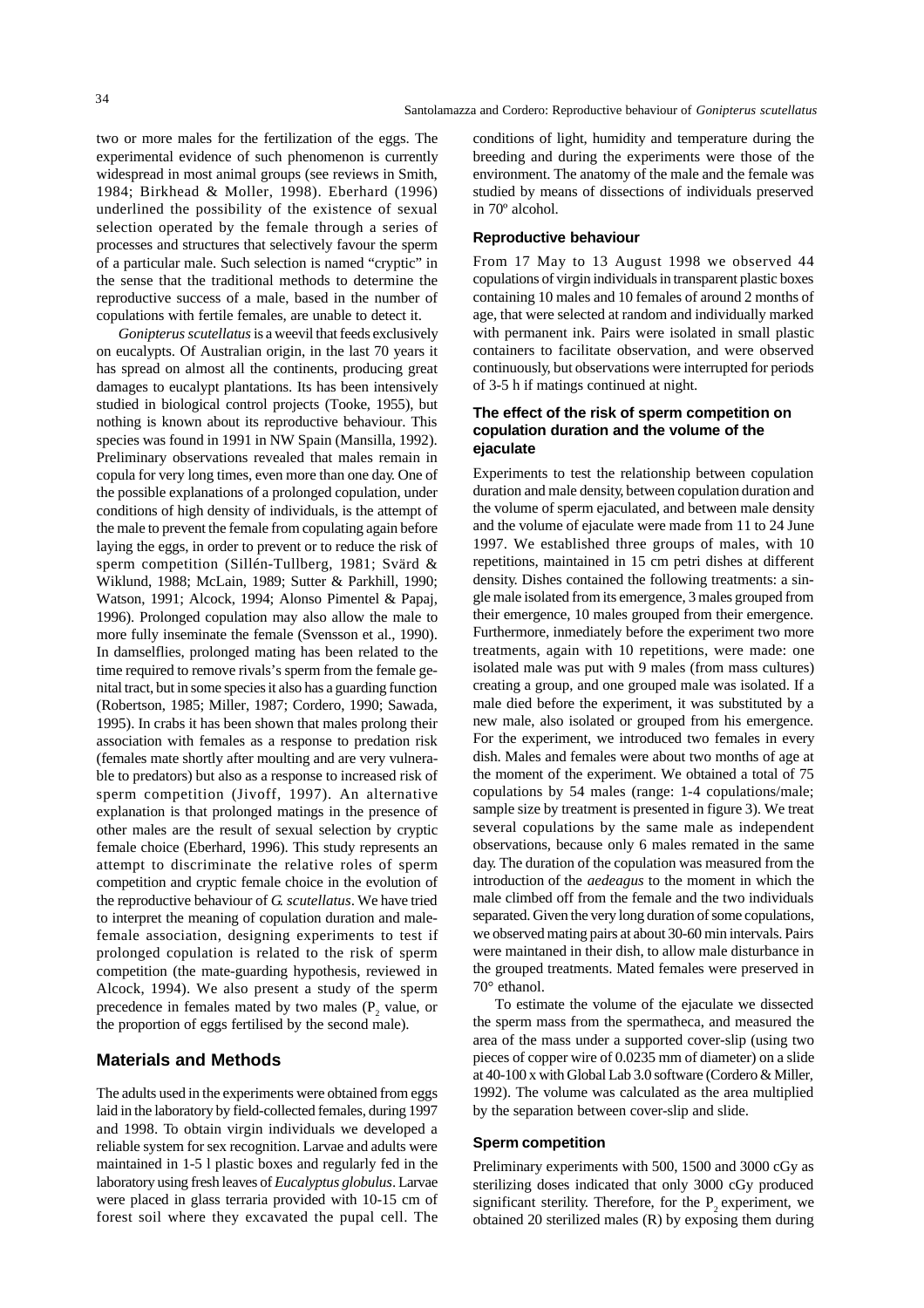13.3 min to the gamma rays from a  ${}^{60}Co$  source, giving a dose of 3000 cGy. As a control, we used 20 males that were not irradiated (N) but treated in the same way (both groups were transported to the Hospital Xeral de Galicia in Santiago de Compostela). Males and females were about 2 months of age. From 6 to 20 June 1998 we obtained six double matings in each group: N-N, R-R, R-N and N-R. Of the 24 mated females, 17 laid at least 50 eggs (range: 54- 495) in the days following copulation and were used in the analyses. The  $P_2$  value was calculated following Boorman & Parker (1976).

#### **The cost of mating**

Given the long-lasting association between males and females, and the fact that mated males are unable to feed, we estimated the cost of copulation for the male in terms of loss of body weight. Forty males were randomly assigned to two groups. One was maintained with food, the other without food, simulating the fasting during copulation. Males were weighed at the start of the experiment and after 6, 10, 24 and 48 hours. In all cases, results are presented as mean±SE (n).

## **Results**

#### **Sexual dimorphism**

Tooke (1955) indicates that females of *G. scutellatus* are on average larger than males, but that otherwise the sexes are indistinguishable. Moutia & Vinson (1945) pointed out that the tip of the abdomen differs between males and females: it is straight in the male, and has a small central protuberance in the female. Nevertheless they note that this difference is visible only in KOH-cleared animals from which the setae have been removed.

A detailed observation of male and female morphology at 40x magnification indicated that in the male the penultimate sternite has a straight posterior margin and is covered by fine hairs that do not mask the dark coloration of the sternite. The last sternite is divided into two subtriangular chitinized plates separated by a membranous area. In ventral view, the reduced size of the last sternite leaves exposed the fine hairs on the distal part of the pygydium (fig. 1a). In the female, the posterior border of the penultimate sternite is rounded, densely covered with short hairs of constant diameter. It has a very conspicuous dark edge, that probably helps during oviposition to form the egg mass covering (fig. 1b). The last sternite is semicircular, densely covered by long hairs and joined by the spiculum ventrale to the distal end of the bursa copulatrix (fig. 1c, see also Vidal Sarmiento, 1955; Rosado-Neto, 1996).

#### **Male and female genitalia**

The *aedeagus* of the male (fig. 2a, b) is amber-coloured and cylindrical, but strongly flattened in its distal end, where it is opened on its dorsal face. It has two flat narrow proccesses in its proximal end, and a ring (*tegmen*) at its basis, with one apodeme (*spiculum gastrale*) in its inferior face that is prolonged between both parts of the aedeagus. Inside the aedeagus there is an internal sac (*endophallus*), that swolls during copulation, showing in its tip the armature composed of three chitinized elements that are also covered by dense spines. The external walls of this sac are covered by tiny sclerotized plates (see Snodgrass (1935) for a general description of genitalia in Coleoptera).

The female genitalia has an ample genitalic *bursa copulatrix* with a double covering, muscular on the outside and transparent inside (fig. 2). The bursa is prolonged to form the common oviduct and at its inner end is bifurcated in two lateral oviducts with two ovariola each (fig. 2). On the dorsal wall of the *bursa* there is the long thin spermathecal duct, the spermatheca and its accessory gland (fig. 2). The spermatheca is a curved, amber-coloured capsule with a rigid chitinous wall, on which a bundle of muscles is inserted (fig. 2). The *aedeagus* is about twice as long as the *bursa copulatri*



**Figure 1**. The end of abdomen of male and female *G. scutellatus* at SEM. (a) male, (b) female showing the distinctive edge that allows sex discrimination (arrow), (c) female with the last sternite (ovipositor) extruded.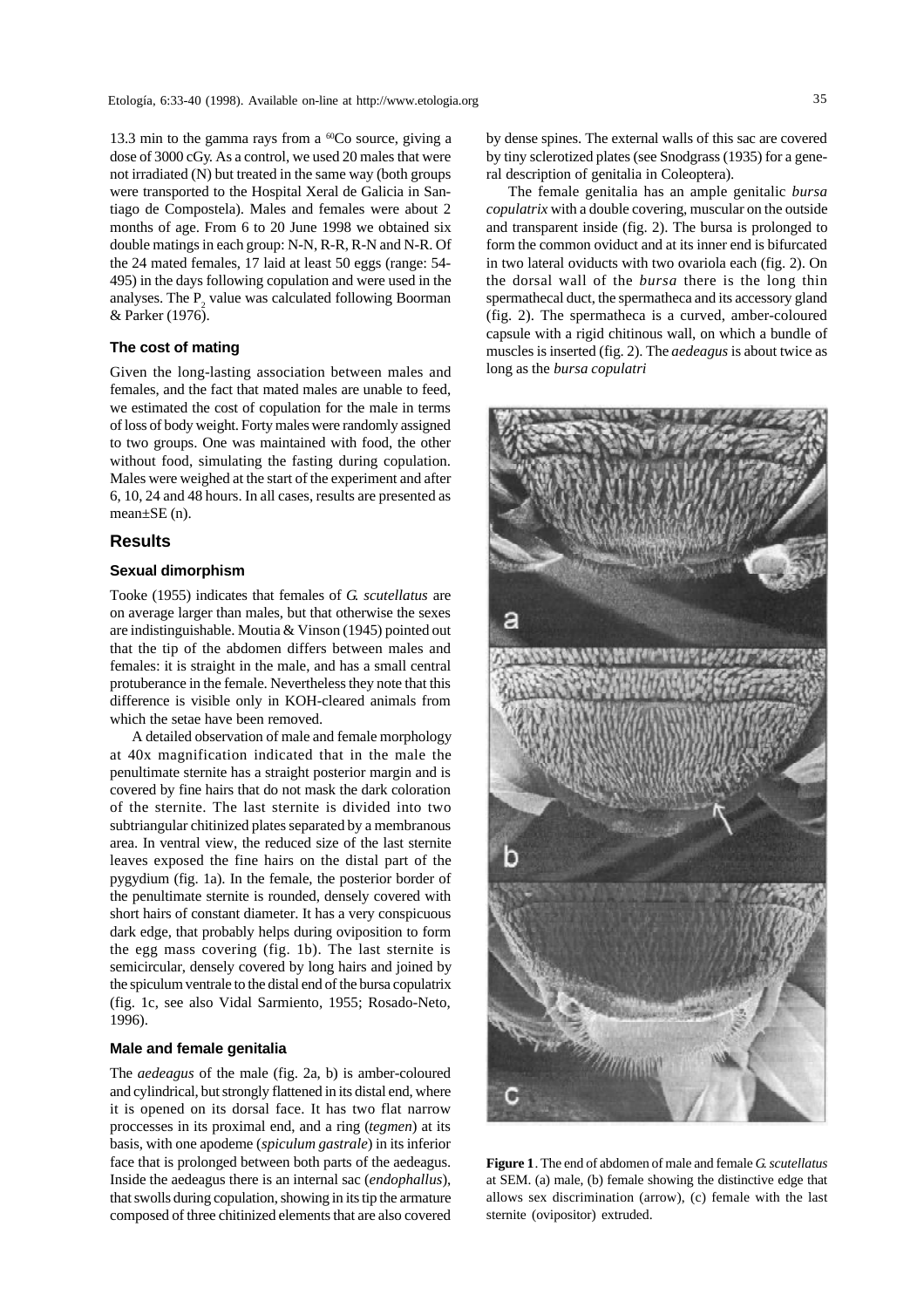

**Figure 2**. Male and female genitalia of *G. scutellatus*. (a) Male genital apparatus in ventral view; (b) the *aedeagus* in dorsal and lateral views; (c) a posterior view of the female genital opening; (d) female genitalia showing the long thin spermathecal duct.

## **Reproductive behaviour**

The female possesses all the conditions that make possible sperm competition: she mates with more than one male before laying the eggs (pers. obs.). She starts to oviposit a minimum of two days after copulation, and can maintain the sperm alive during the whole duration of her life. One twice-mated female still laid fertile eggs 9 moths after mating, and contained 0.00531 mm<sup>3</sup> of sperm when she died after one year (after having laid 900), a value similar to the average volume after one mating (fig.  $5 \& 6$ ).

The copulation of *G. scutellatus* lasts in average 6.98 $\pm$ 0.49 h (n=75), but there is an exceptional variability between individuals, from a minimum of 0.7 to to a maximum of 55 h. The copulation of *G. scutellatus* is composed of two phases. In the «passive phase» (Parker, 1970) the male remains on the back of the female without introducing his aedeagus in her *bursa copulatrix*. The «active phase» is characterized by the introduction of the *aedeagus*. At the beginning of the copulation the male climbs onto the female's dorsum and remains there even if the female makes clear lateral movements in an apparent attempt to shake the male off. This phase, that we will define «pre-copulatory passive phase», lasts from a minimum of 10 minutes to a maximum of 24 hours. During this phase the male often everted the *aedeagus* repeteadly and in many cases touched the last sternite of the female with it.

In 7% of cases ( $n= 42$  copulation attempts) the male did not succeed in eliciting the necessary cooperation from the female for the insertion of the *aedeagus*, and gave up before beginning the active phase. The active phase was preceded by a series of rubs by the male's thorax against the female's elytra, followed by the intromission of the *aedeagus* and then by rhythmic genitalic pushing. The «active phase» of copulation included three behaviours: the rubbing with the male's thorax; dorso-ventral movements

of the male's fore-legs on the sides of female's thorax; and genitalic thrusts and pauses.

The sequence of movements was highly variable. In the beginning of a typical copulation, the sequence was first a bout of rubbing, and then one thrust and a pause. Later the number of thrusts increased progressively until to sometimes reaching over 270 consecutive thrusts. After having reached the maximum, the number of thrusts decreased and sometimes disappeared, leaving only rubbing and pauses. The duration of the pauses was highly variable (one minute to 12 hours). In some copulations thrusts resumed after having disappeared (fig. 3).

Once the *aedeagus* was withdrawn, the male remained absolutely immobile on the female's dorsum for up to a maximum of 24 h. At the end of this period it is possible that the pair separates, finishing copulation. In a group of 30 mating pairs observed in detail, 25 had only one copulation, in 2 cases the male reinserted his aedeagus and began a new copulation, and in the remaining cases copulation was repeated 3, 4 and 6 times.

## **The effect of other males on copulation duration and amount of sperm transfered**

If the function of prolonged copulation is to guard the female, then its duration will be proportional to the density of the population. We therefore expected that isolated males would mate for shorter times than males in groups of three or ten. Results do not support this idea: copulation duration (active phase) does not depend on population density (Kruskal-Wallis test=8.865, gl=4, p=0.073; fig. 4; the same results are obtained considering only the first mating of males that mated more than once). Males that were isolated or grouped just before the experiment did not behave in differently from males isolated or grouped from their emergence. If the passive phase of the copulation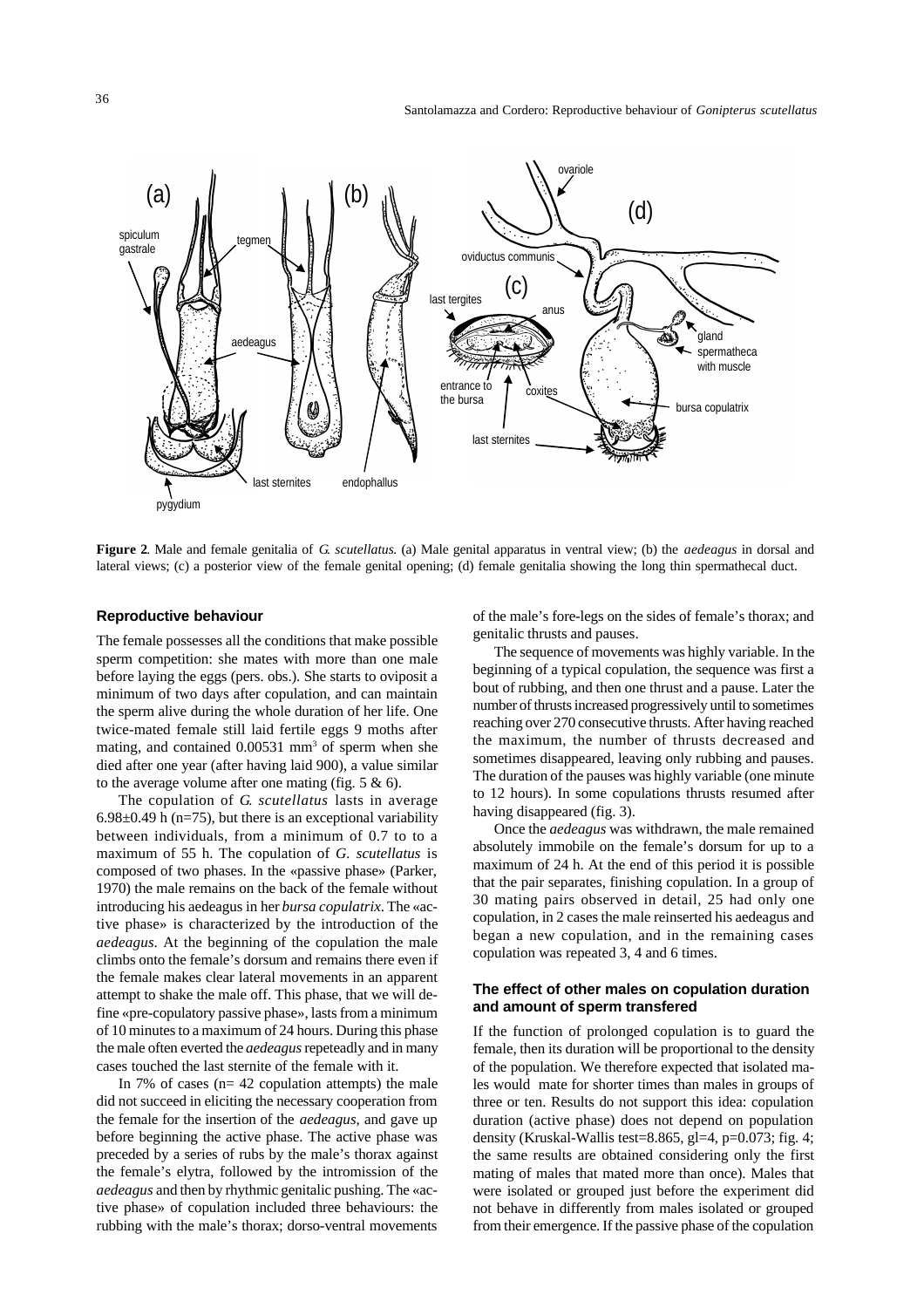

**Figure 3.** The temporal sequence of rubbing of female's elytra and thrusts of the adeagus in three copulations. Note the extreme variability. Arrow, start of intromission; triangle, end of intromission.



**Figure 4.** The relationship between male density and copulation duration. Number are sample size.

is also included in copulation duration, results are similar.

Alternatively, males may respond to the presence of other males by increasing the volume of the ejaculate (Gage & Baker, 1991). Again there was no significant effect of population density on ejaculate volume (Kruskal-Wallis test=4.591, gl=5, p=0.468; fig. 5; the same results are obtained considering only the first mating of males that mated more than once ).

If the male employs the entire copulation to inseminate the female, then the volume of sperm ejaculated will be directly proportional to the duration of the copulation. There was no significant relationship, however, between the volume ejaculated and the duration of copulation  $(r<sub>s</sub>=$ 0.052, n=63, p=0.685, fig. 6). Note that in a few cases the volume of sperm transferred was very low, even after long copulations.

#### **The cost of mating**

The average weight of males maintained without food was not significantly different from control males at 6, 10 and 24 hours (when they had lost 10% of the initial weight), while it was significantly different at 48 hours (when the loss was of 18%, ANOVA, Fig. 7).

#### **Sperm competition**

Figure 8 presents the percentages of fertile eggs laid by double-mated females. The proportion of fertile eggs was  $0.78 \pm 0.04$  (5) in N-N matings and  $0.10 \pm 0.03$  (3) in R-R females, indicating that the treatment was successful in sterilizing experimental males. The mean P2 in N-R matings was 0.59±0.16 (4), but it ranged in these females from 0.10 to 0.93. In R-N matings P2 was 0.66±0.15 (5), but again was highly variable from 0.26 to 1.04 (the value higher than one is due to the fact that 79% of eggs were fertile, a value greater than the average in N-N females). Figure 9 shows the percentage of fertile eggs laid by females throughout their lives. There was great variability between females and also between clutches for the same female. Pulses of both low and high fertility are clear in R-N and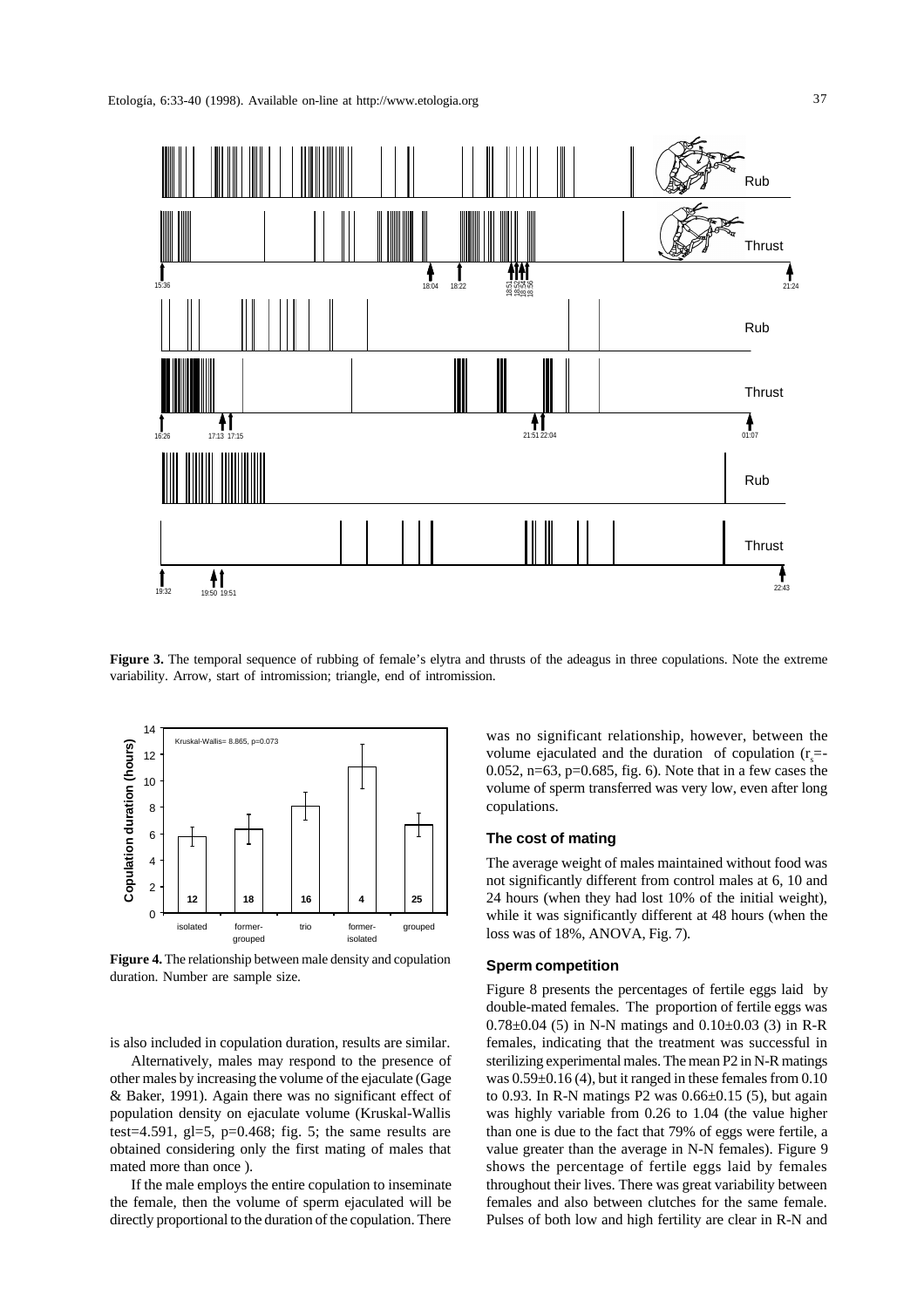

**Figure 5.** The relationship between male density and ejaculate volume.



**Figure 6**. The relationship between copulation duration and ejaculate volume. Note that the sperm volume was very low in some long copulations, suggesting that the female did not cooperate to allow a complete insemination or the male refused to inseminate. The upper-right figure shows a typical sperm mass as dissected from the spermatheca.

N-R females (fig. 9). Two N-N females also laid some sterile clutches.

## **Discussion**

Evolutionarily speaking, a brief copulation could have many advantages: reduce the risk of predation, leave more time for feeding, egg-laying, the search of other partners, and reduce the risk of suffering an interruption of the copulation before the sperm transfer has been completed. Despite these advantages copulation is very long in many species. From the male's point of view, prolonged copulation has some benefits that can explain its evolution (Dickinson, 1997). It reduces the risk of predation if the mating pair can respond more quickly to predators, if the pair succeeds in passing unnoticed, or if they combine their chemical defenses during copulation. Prolonged mating also provides phoresis in some species and can also increase the fertilization success of the male.

We do not know if predation on *G. scutellatus* is frequent in its country of origin. It is apparently scarce there due to the many parasitoids that attack its eggs, larvae and adults (Tooke, 1955). Surely the male takes advantage of the



**Figure 7**. The effect of fasting on male body weight loss. P after ANOVA.



**Figure 8.** The percentages (mean $\pm$ SE) of fertile eggs laid by doubly-mated females, with normal (N) or irradiated (R) males.

transport that the female offers to him, but these are very small-scale movements. It is possible that there is an increase in paternity when more time is spent in copula, and this should be analysed in future work. Certainly the male spends a lot of time in each copulation, and probably his frequency of copulation may be reduced in comparison to other similar species. Nevertheless given that this species is long-lived (up to one year in the laboratory), the problem of the frequency could be of little importance. Furthermore, prolonged copulation is not costly in terms of body weight lost, because most matings do not achieve 24 h, when the fasting period starts to have significant effects (which may be only temporary in any case).

In some insect species a very long copulation, much longer to the necessary time to completely fill the spermatheca of the female, has a meaning of mate guarding to reduce the risk of sperm competition (Alcock, 1994, but see Eberhard, 1996). Nevertheless, in *G. scutellatus* population density did not affect copulation duration or ejaculate volume, and longer matings did not result in greater ejaculate transmission. Long copulations were unlikely to have a guarding function, since the female did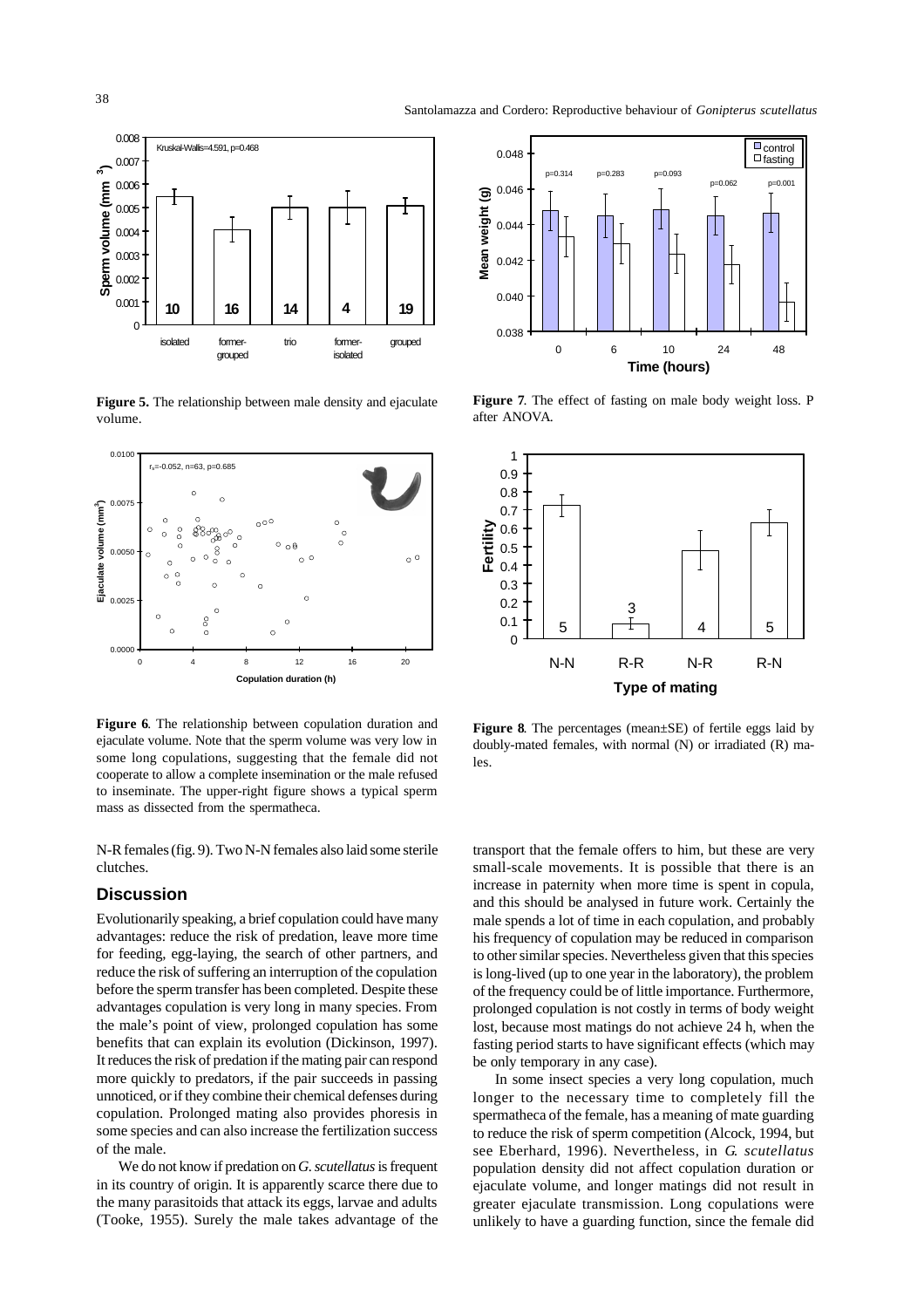

**Figure 9.** Changes in the percentage of fertile eggs laid by doubly-mated females over time. Note the extreme variability found in N-R and R-N females and lack of consistent trends over time.

not lay eggs at the end of the association, and was therefore free to mate again. The results of the  $P_2$  experiment suggest that even if the second male may fertilize the majority of the eggs, females often use the sperm of the first male and cryptic choice is thus feasible. Figure 9 suggests that the female used the sperm from both males in a seemly random sequence: there were clutches with very low fertility in R-N matings and clutches with high fertility in N-R matings. This last finding is important because low fertility in R-N females might be due to unfavourable laboratory conditions, that perhaps have occasioned the low fertility of some N-N females. The sperm of the sterilized males is surely less competitive than that of the normal males, and therefore a more powerful test of this hypothesis using molecular techniques is needed. The alternate use of masses of sperm of different origin, or the preference towards one ejaculate rather than another, is already known in some orthopterans, dipterans and coleopterans (Eberhard, 1996).

The anatomy of the genitalia excludes the possibility that the *aedeagus* of the male reachs inside the spermateca to remove the sperm of the rivals, as is typical in odonates (Waage, 1986). Males are therefore not prolonging copulation to remove rivals' sperm. A large ejaculate to dilute rivals' sperm seems also absent in this species, given that males did not increase ejaculate volume at high population densities. These data lend us to wonder: what can be the reason for copulations lasting 20 hours under conditions of isolation? It is possible that the phases of the copulation and its duration must be interpreted as the signal that the male sends to «convince» her mate of his quality or to elicit in her the appropriate responses that allow him to introduce his *aedeagus* inside the bursa or his sperm into the spermatheca. In some cases males remained during long periods with the female, even introduced the aedeagus, but the amount of sperm transferred to the spermatheca was very low (see fig. 6). These are pseudo-copulations, in the sense that males were either unable to inseminate the female, or the female did not transport the sperm to the spermatheca, perhaps due to a cryptic choice (Eberhard, 1996). If males were sperm limited, it is also possible that they were assesing female quality and refused to ejaculate to poor quality females. This nevertheless seems unlikely given that the volume of sperm transferred is very small. If similar pseudo-copulations occurred in the  $P_2$  experiment, this could explain the high variability in  $P_2$  values. It is also necessary to furnish an explanation to the repetition of the copulation up to six times in the same pair, even when they remained in complete isolation and the female was a virgin. We have not demonstrated cryptic sperm choice by female *G. scutellatus* using the criteria proposed by Birkhead (1998), but our results suggest that the long copulation of *G. scutellatus* is not explained by sperm competition, and might be a case of copulatory courtship that was selected by cryptic female choice (Eberhard, 1996). Males perform clear courtship behaviour during copulation (fig. 3). This idea can be tested in future work looking for associations between a male's behaviour and persistence and his fertilization success with singly- and double-mated females.

**Acknowlegements**. Financial support was provided by the University of Vigo (Cátedra Filgueira Valverde). We thank W.G. Eberhard and N. Wedell for their comments and suggestions to previous drafts of this paper, and Miguel Pombar and the staff at the Hospital Xeral de Galicia, for their help with